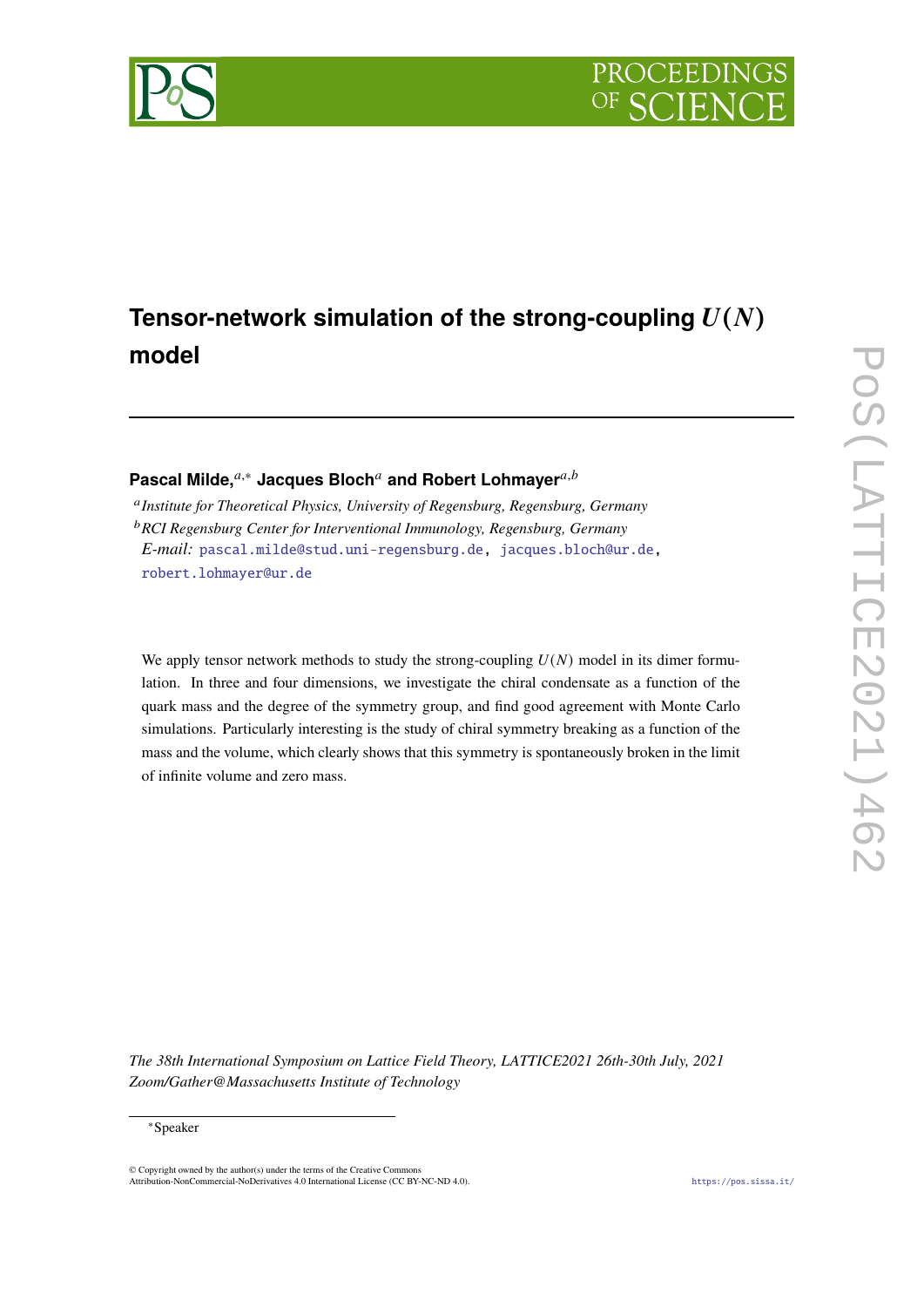### **1. Introduction**

We present first tensor-network results for the strong-coupling limit of  $U(N)$  gauge theory in three and four dimensions. Using the higher-order tensor renormalization group (HOTRG) method we reproduce the Monte Carlo results obtained in the monomer-dimer representation by Rossi and Wolff using a Metropolis algorithm in 1984 [[1](#page-7-0)] and by Adams and Chandrasekharan using a directed path algorithm in 2003 [[2](#page-7-1)]. For very small lattices we find agreement up to twelve digits with the exact analytical results for the chiral condensate. We are also able to verify dynamical chiral symmetry breaking (DCSB) at small masses when using large lattices, which are easily accessible in tensor network simulations.

#### **2. Partition function**

The partition function of the strongly coupled  $U(N)$  gauge theory is

$$
Z = \int D\Psi D\bar{\Psi}dU \exp(S(\Psi, \bar{\Psi}, U)), \tag{1}
$$

where the action  $S$  only consists of the fermion action

$$
S = S_f = \frac{1}{2} \sum_{x,\mu} \Gamma_{\mu}(x) \left[ \bar{\Psi}(x) U_{\mu}(x) \Psi(x + \hat{\mu}) - \bar{\Psi}(x + \hat{\mu}) U_{\mu}^{\dagger}(x) \Psi(x) \right] + m \sum_{x} \bar{\Psi}(x) \Psi(x) \tag{2}
$$

as the gauge action is absent in the strong-coupling limit ( $\beta = 0$ ). In the fermion action,  $\Psi(x)$  and  $\Psi(x)$  represent the N-dimensional fermion and anti-fermion fields, respectively, m is the fermion mass,  $U_{\mu}(x)$  are the gauge links in the fundamental representation of  $U(N)$ , and  $\Gamma_{\mu}(x)$  denote the staggered phase factors which include a temperature parameter  $\tau$  in the time direction, i.e.,  $\Gamma_1(x) = \tau$  and  $\Gamma_{\mu}(x) = \exp[i\pi(x_1 + \cdots + x_{\mu-1})], \mu = 2, 3, \ldots, d$  $\Gamma_{\mu}(x) = \exp[i\pi(x_1 + \cdots + x_{\mu-1})], \mu = 2, 3, \ldots, d$  $\Gamma_{\mu}(x) = \exp[i\pi(x_1 + \cdots + x_{\mu-1})], \mu = 2, 3, \ldots, d$  [2].

In the strong-coupling limit, the gauge fields and the fermion fields can be integrated out, and the partition function can be represented by a dimer-monomer system, as was originally proposed by Rossi and Wolff (1984) [[1\]](#page-7-0). Using this dual formulation, the partition function can be written as a fully contracted tensor network,

<span id="page-1-0"></span>
$$
Z(m) = \sum_{\{k\}} \prod_{x} T_{k_{x,1}, k_{x-\hat{1},1}, \dots, k_{x,d}, k_{x-\hat{d},d}}
$$
(3)

with local tensor

$$
T_{k_{x,1},k_{x-\hat{1},1},...,k_{x-\hat{d},d}} = \left(\prod_{\mu}^{d} \sqrt{\alpha_{k_{x,\mu}} \alpha_{k_{x-\hat{\mu},\mu}}}\right) \frac{1}{2^{\sigma_x}} \frac{N!}{(N-\sigma_x)!} m^{N-\sigma_x} \tau^{k_{x,\hat{1}}+k_{x-\hat{1},\hat{1}}}\theta(N-\sigma_x),\tag{4}
$$

where  $k_{x,\mu} = 0, ..., N, \sigma_x = \sum_{\mu=1}^d (k_{x,\mu} + k_{x-\hat{\mu},\mu}), \alpha_k = \frac{(N-k)!}{k!N!}$  $\frac{N-k)!}{k!N!}$ ,  $\Sigma_{\{k\}}$  is the sum over all configurations in k-space, and  $\theta(x)$  is the Heaviside step function (defined as  $\theta(x \ge 0) = 1$ , else 0).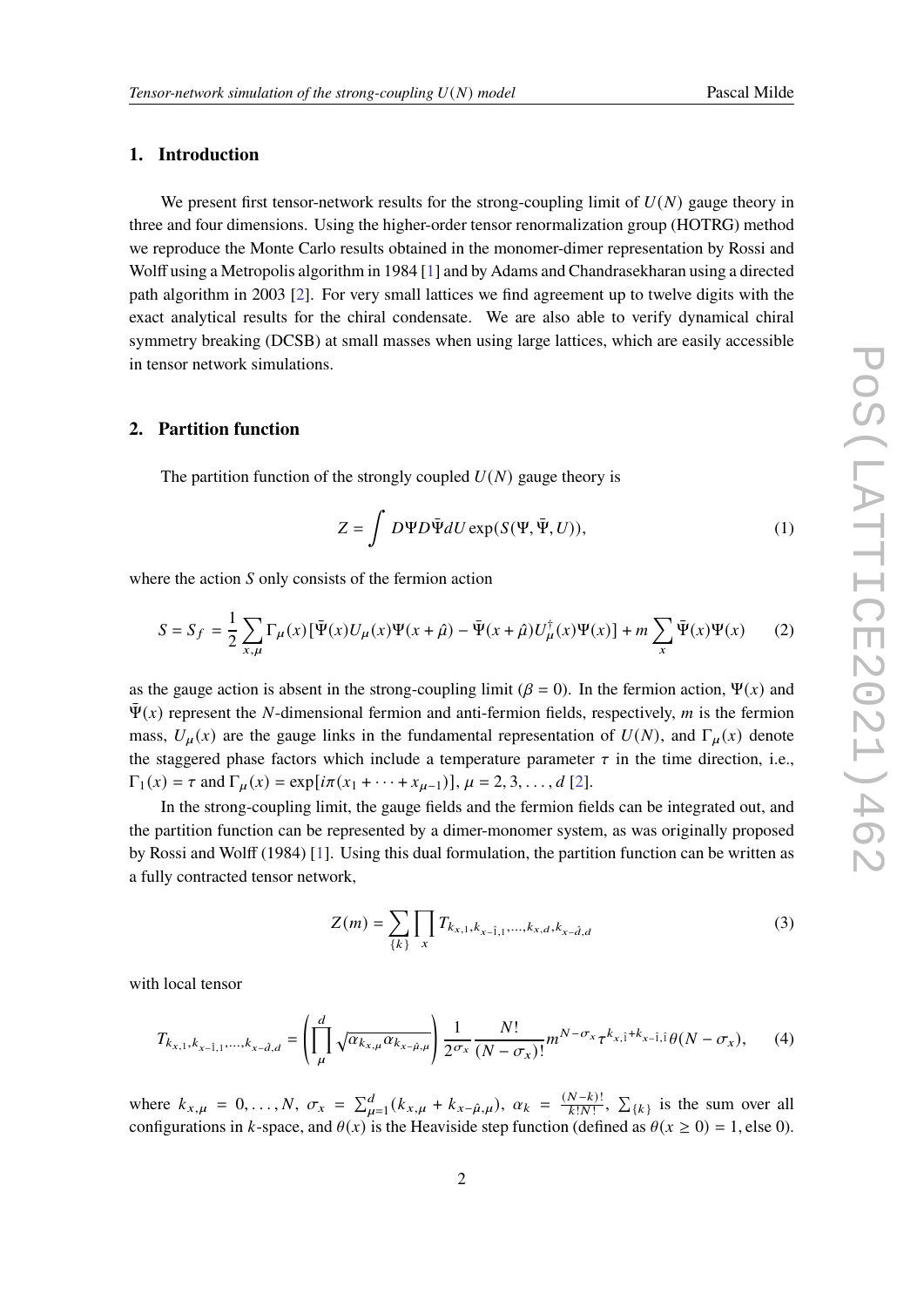<span id="page-2-0"></span>

**Figure 1:** Example of a  $4 \times 4$  two-dimensional tensor network. The circles indicate successive contractions. In every step, the lattice size is reduced by a factor of two until the system contains only a single point.

#### **3. Tensor method**

Once the model has been formulated in terms of a  $d$ -dimensional tensor network, the partition function ([3](#page-1-0)) can be computed by summing over all its indices. Thermodynamic observables, which are derivatives of  $\ln Z$  with respect to model parameters, can either be computed by taking numerical finite differences of  $\ln Z$ , or alternatively, by taking analytic derivatives of ([3\)](#page-1-0), which also lead to fully contracted tensor networks, now involving so-called impurity tensors. Contractions of such tensor networks can be carried out using the HOTRG, which was proposed by Xie et al. in 2012 [\[3\]](#page-7-2). The number of tensors is iteratively reduced by a factor of two by contracting pairs of adjacent tensors and truncating the emerging higher order tensors based on higher order singular value decompositions (HOSVD) [\[4\]](#page-7-3). In Fig. [1](#page-2-0) we show an example of such a network on a twodimensional  $4 \times 4$  lattice. At each coarsening level, the circles illustrate the contractions of two tensors  $T^{(i)}$  at level *i* to a coarser grid tensor  $T^{(i+1)}$  at level *i* + 1. As we step from left to right in the figure, the lattice gets coarsened by a factor of two at each step until only a single tensor is left. As a last step we contract the remaining open indices to obtain the partition function. As each direction is contracted in turn, the depicted blocking procedure uses an alternating contraction order.

In practice we use an improved blocking strategy, which we call improved contraction order (ICO), where, at each blocking step, the contraction direction which yields the smallest (approximate) HOSVD truncation error is chosen [[5](#page-7-4), [6](#page-7-5)].

The computational cost of the standard HOTRG method scales as  $D^{11}$  in three dimensions and as  $D^{15}$  in four dimensions. To improve the computational cost and memory efficiency of the HOTRG method in the four-dimensional case, we introduce an additional approximation where the tensor  $T_{tt'xx'vv'zz'}$  is factorized as

<span id="page-2-1"></span>
$$
T_{tt'xx'yy'zz'} \approx \sum_{a,b,c,d,e} B_{tt'a}^{(t)} B_{xx'b}^{(x)} B_{yy'c}^{(y)} B_{zz'd}^{(z)} C_{abe}^{(tx)} C_{cde}^{(yz)}.
$$
 (5)

If  $a, b, c, d, e$  are chosen to be of order  $D$ , this factorization can be used to reduce the computational complexity of the four-dimensional HOTRG method from  $D^{15}$  to  $D^8$ . We call this new method the hierarchical-tensor HOTRG (HT-HOTRG) method.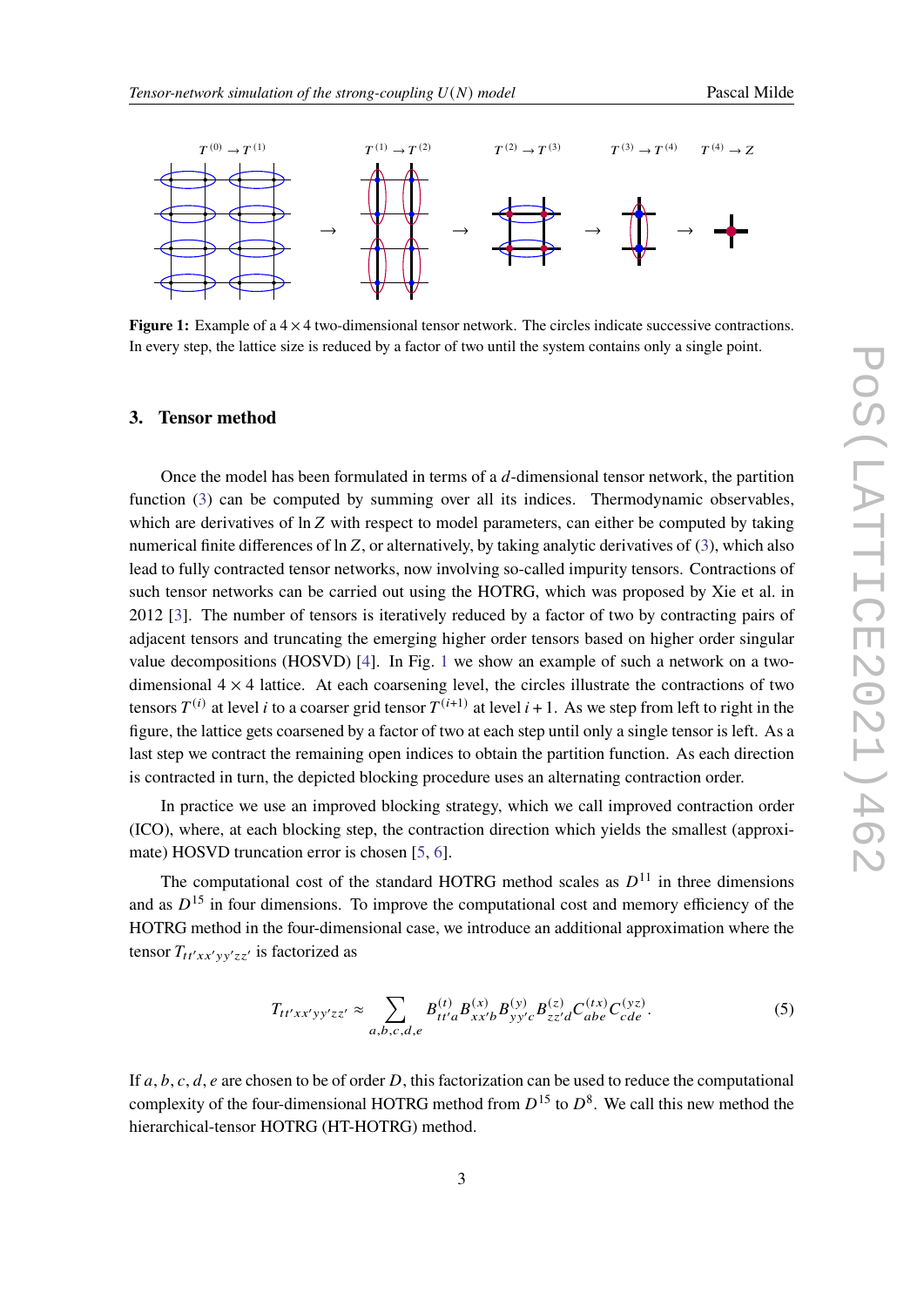<span id="page-3-0"></span>

**Figure 2:** Chiral condensate  $\langle \bar{\psi}\psi \rangle$  versus mass m for a three-dimensional  $2^3$  lattice. The HOTRG results  $(D = 12)$  agree well with the exact results for  $U(1)$  (left) and  $U(2)$  (right) [\[2](#page-7-1)].

#### **4. Results**

#### **4.1 Chiral condensate**

As we are primarily interested to study dynamical chiral symmetry breaking, the observable of choice is the chiral condensate defined as

$$
\langle \bar{\psi}\psi \rangle = \frac{1}{V} \frac{\partial \ln Z}{\partial m}.
$$
\n(6)

Our tensor-network results for this observable, which we present below, are computed using the impurity method.

#### **4.2 Three dimensions**

We first verify the accuracy of the HOTRG method on a small three-dimensional lattice of volume  $2^3$ , by looking at the mass dependence of the chiral condensate for  $N = 1$  and  $N = 2$ , for which exact analytical results have been computed in Ref. [\[2\]](#page-7-1). The numerical HOTRG results in Fig. [2,](#page-3-0) which show the rise of the chiral condensate with the mass, match the analytic predictions up to twelve digits.

One of the big advantages of tensor methods is the possibility to simulate large lattice volumes at logarithmic cost only. This allows us to investigate spontaneous symmetry breaking, where the chiral condensate is non-zero in the limit that the mass goes to zero while the volume is taken to infinity. This property is related to the correlation length of the system and can also be observed for small masses when the lattice size is sufficiently large. This is illustrated in Fig. [3](#page-4-0), where we show the chiral condensate for  $U(3)$  as a function of the lattice extent L measured using HOTRG with  $D = 12$  for different masses m ranging from  $10^{-12}$  to  $10^{-2}$ . For small masses we see that the chiral condensate is affected by finite volume effects when  $L$  is too small (smaller than the correlation length) but that it converges for larger volumes. The results from Fig. [3](#page-4-0) are consistent with  $\lim_{m\to 0} \lim_{V\to\infty} \langle \bar{\psi}\psi \rangle \neq 0$ , i.e., even without an explicit symmetry breaking mass term, the chiral symmetry is broken in the strongly coupled  $U(N)$  theory.

Next, we show the dependence of the chiral condensate on the degree  $N$  and discuss its limit as  $N \rightarrow \infty$ . To validate the HOTRG results, we compare them with Metropolis Monte Carlo data on a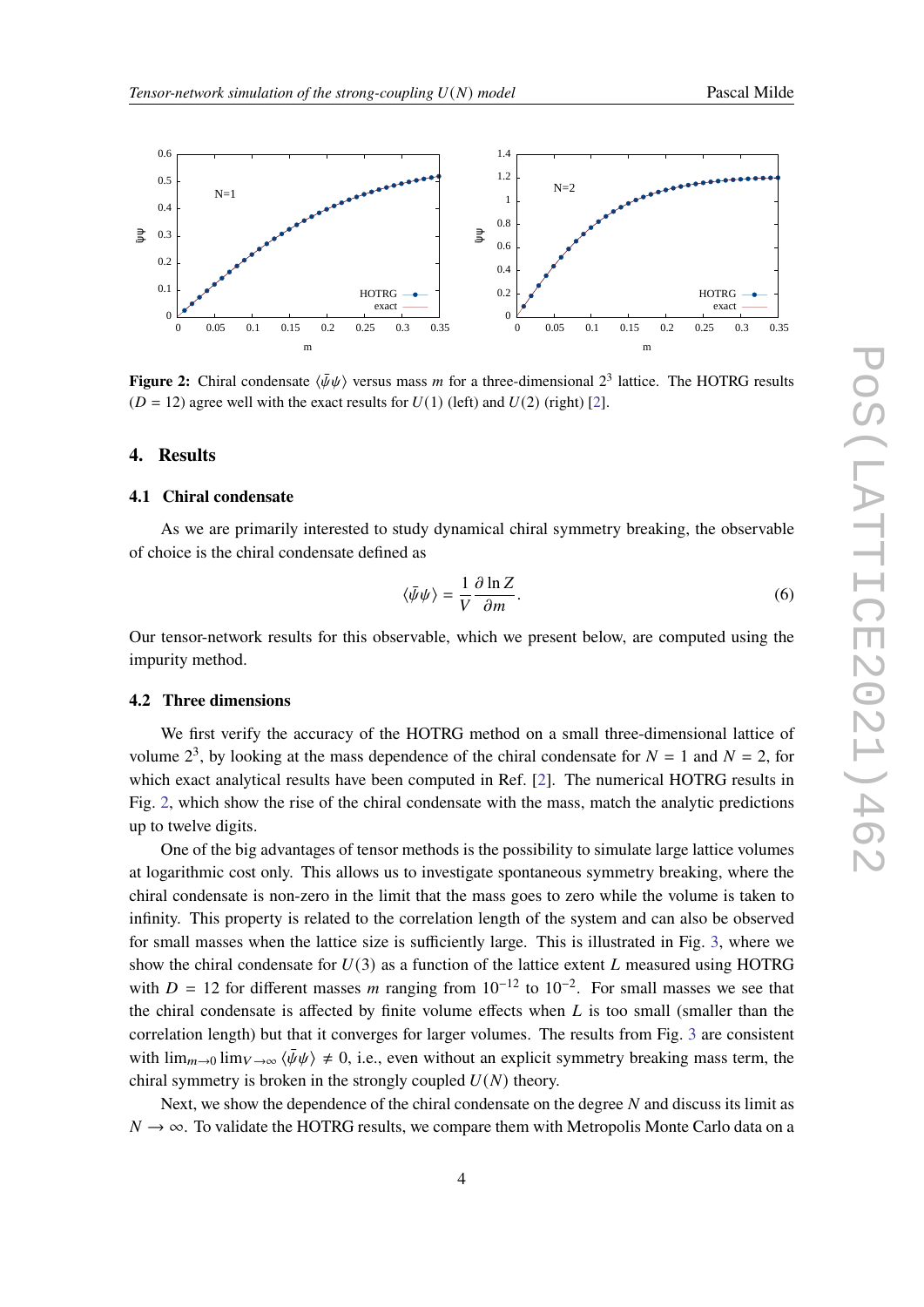<span id="page-4-0"></span>

**Figure 3:** Chiral condensate  $\langle \bar{\psi}\psi \rangle$  versus lattice size L for  $U(3)$  computed using HOTRG with  $D = 12$ . Dynamical chiral symmetry breaking is observed as the chiral condensate convergences to a constant when the lattice size reaches a threshold  $L_{th}(m)$ , which grows with decreasing mass.

<span id="page-4-1"></span>

**Figure 4:** Chiral condensate  $\langle \bar{\psi}\psi \rangle$  versus degree N of the  $U(N)$  group on a three-dimensional 16<sup>3</sup> lattice for  $m = 0.1$ . The chiral condensate rises linearly with N. The slopes  $\lim_{N\to\infty} \frac{\langle \bar{\psi}\psi \rangle}{N}$  $\frac{\partial \psi}{\partial t}$  extracted from the fit  $\langle \bar{\psi}\psi \rangle = aN + b$  for both simulations in the plot are given in the table on the right. The error for the Metropolis result is a combined statistical and fitting error. For the HOTRG results only a fitting error is quoted.

16<sup>3</sup> lattice. We perform this comparison for  $m = 0.1$ , as the Metropolis simulations have difficulties to reach lower masses with large enough accuracy. To leading order, the chiral condensate in Fig. [4](#page-4-1) is linear in N, and we therefore make a linear fit  $\langle \bar{\psi}\psi \rangle = aN + b$ . We tabulate the fitted slopes, i.e.,  $\lim_{N\to\infty}\frac{\langle\bar{\psi}\psi\rangle}{N}$  $\frac{\partial \Psi(y)}{\partial \theta}$  for both algorithms in the table in Fig. [4,](#page-4-1) and conclude that HOTRG is consistent with Metropolis with a deviation of about 0*.*2%.

Finally, we investigate the effect of the HOTRG bond dimension  $D$  on the results. This parameter is specific to the tensor method and not a  $U(N)$  model parameter. In principle one would recover the correct results when taking  $D \to \infty$ . However, as the memory and computational costs rapidly increase with the bond dimension, the aim is to find a suitable  $D$ , such that the results will be accurate enough without the computation becoming prohibitively expensive. In Fig. [5,](#page-5-0) the D-dependence of  $\langle \bar{\psi}\psi \rangle$  is plotted alongside a Metropolis benchmark for a 16<sup>3</sup> lattice with  $N = 9$ and  $m = 0.1$ . For large D the HOTRG results converge to the Metropolis result within its errors.

 $\lim_{N\to\infty}$ 

 $\langle \bar{\psi}\psi$  $\overline{N}$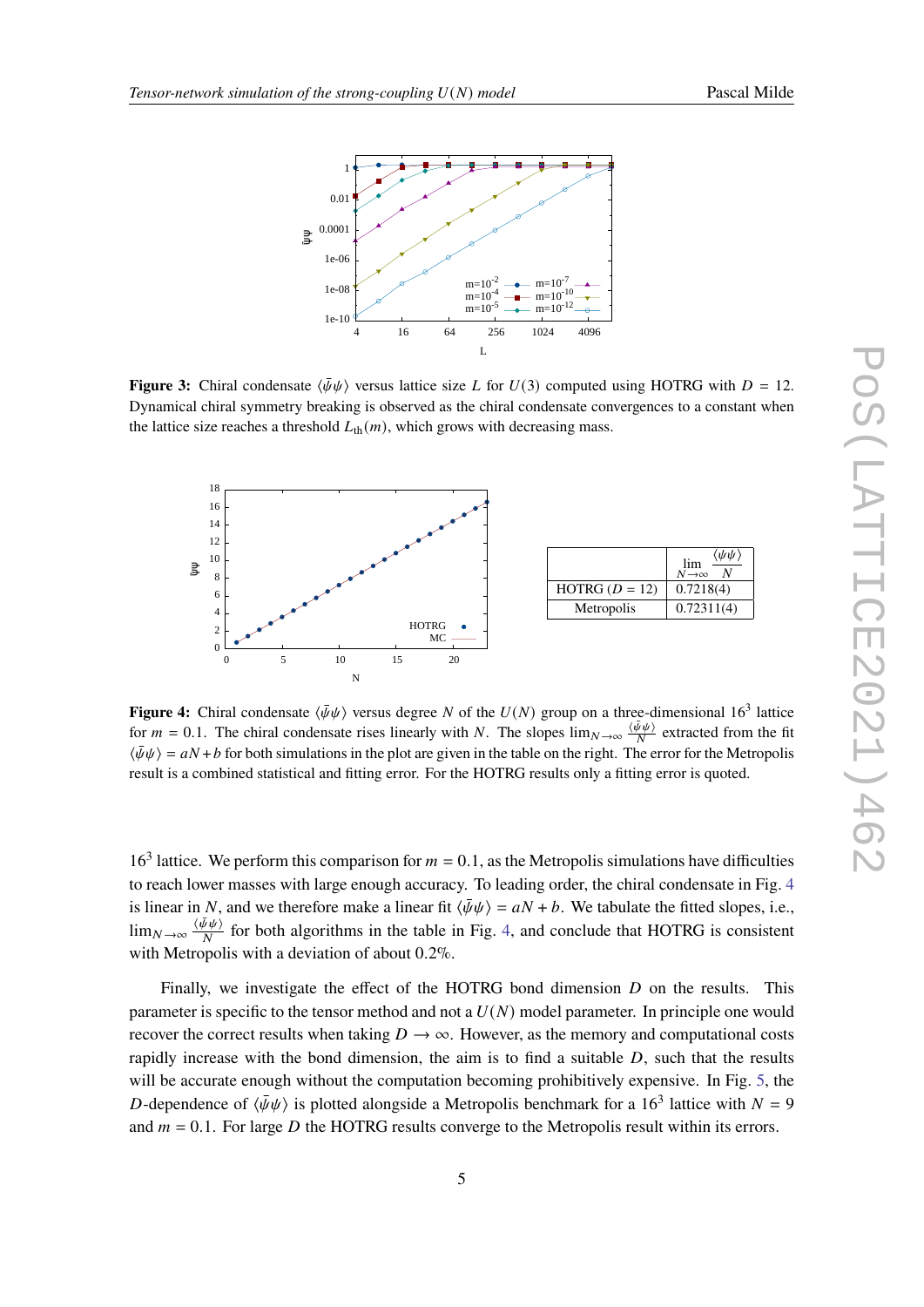<span id="page-5-0"></span>

<span id="page-5-1"></span>**Figure 5:** Dependence of  $\langle \bar{\psi}\psi \rangle$  on the HOTRG bond dimension D for a three-dimensional 16<sup>3</sup> lattice with  $m = 0.1$  and  $N = 9$ , plotted as a function of  $1/D$ . The solid line gives the Metropolis result with its error band.



**Figure 6:** Dependence of  $\langle \bar{\psi}\psi \rangle$  on the bond dimension D for a four-dimensional 16<sup>4</sup> lattice with  $N = 9$ and  $m = 0.1$ , plotted as a function of  $1/D$ . We compare the results obtained with the HT approximation to HOTRG (blue dots), the standard HOTRG (red squares) and the Metropolis method (solid line). For large  $D$  the HT approximation is consistent with the HOTRG results. Although the tensor results are close to the  $MC$  data, they are clearly not yet converged for these  $D$  values.

#### **4.3 Four dimensions**

A similar analysis can be carried out for four dimensions, except for the comparison with the exact results. In four dimensions, the standard HOTRG algorithm has a memory cost of  $D^8$  and complexity of  $D^{15}$ , and therefore, the accessible range of D is very limited. To extend this range, we use the HT-HOTRG method, where the tensor is approximated by the factorization [\(5\)](#page-2-1) throughout the simulation. In Fig. [6](#page-5-1) we compare the results obtained with HT-HOTRG, standard HOTRG and Metropolis MC on a 16<sup>4</sup> lattice for  $N = 9$  and  $m = 0.1$ . Even though we find a qualitative agreement between the tensor and the MC results, the former have not yet converged for the  $D$  values used in our simulations. We also observe that the results obtained with the HT approximation agree with the standard HOTRG, when D is taken large enough. Therefore, we use HT-HOTRG with  $D = 20$ , as it has the same accuracy as standard HOTRG with  $D = 9$ , but only requires about 0.5% of the computation time.

We also investigate dynamical chiral symmetry breaking in four dimensions. There are again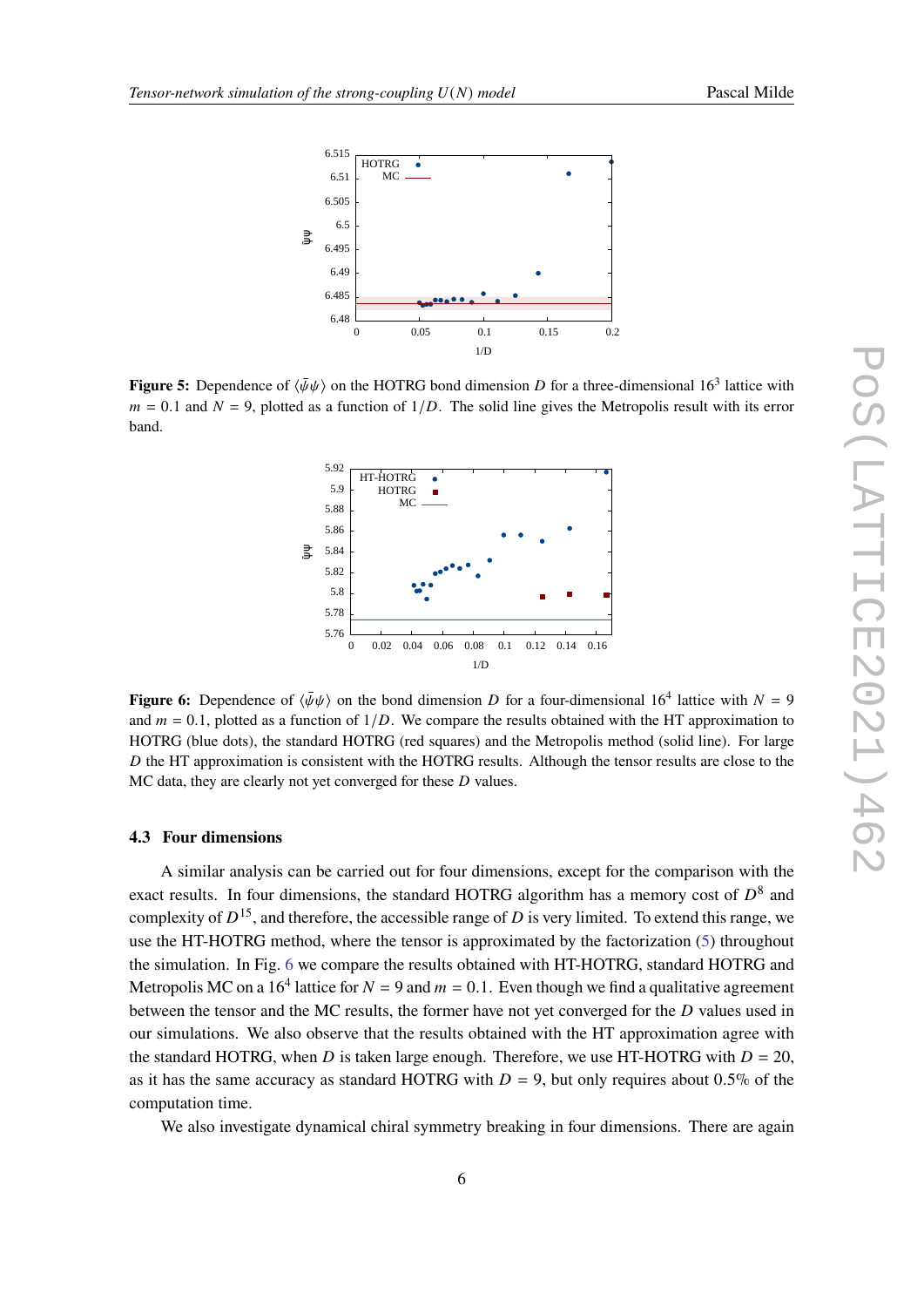<span id="page-6-0"></span>

**Figure 7:** Chiral condensate  $\langle \bar{\psi}\psi \rangle$  as a function of the lattice extent L for varying small masses for  $N = 3$ and  $D = 20$ .

<span id="page-6-1"></span>

|                   | $\langle \bar{\psi} \bar{\psi} \rangle$<br>lim<br>$N \rightarrow \infty$ |
|-------------------|--------------------------------------------------------------------------|
| $HT-HOTRG$ (D=20) | 0.637(2)                                                                 |
| Metropolis        | 0.64279(1)                                                               |

Figure 8: Dependence of the chiral condensate on the degree  $N$  on a four-dimensional  $16<sup>4</sup>$  lattice with  $m = 0.1$ , measured using the HT-HOTRG approximation with  $D = 20$ . Since the memory cost for the initial tensor is still very high for large N, even with HT-HOTRG, we could only reach  $N = 16$ . The chiral condensate depends linearly on  $N$ . The fitted slope is given in the table, where the error for the Metropolis result is a combined statistical and fitting error, while for the HT-HOTRG result we only determine a fitting error.

finite volume effects which obscure the DCSB when the system size becomes smaller than the correlation length for small masses. This can be seen by fixing the mass and varying the linear extent  $L$  of the lattice, as is shown in Fig. [7](#page-6-0). Just like for the three-dimensional case, we observe that the lattice has to be increased with decreasing mass to obtain a signal for dynamical chiral symmetry breaking.

We also investigate the  $N$  dependence of the chiral condensate and compare it with the Metropolis results on a 16<sup>4</sup> lattice with  $m = 0.1$ . This is shown in Fig. [8,](#page-6-1) where we observe good agreement between both methods. As the chiral condensate is linear in  $N$ , we also make a linear fit and report the slope in the table included in the figure. The limit of  $\frac{\langle \bar{\psi}\psi \rangle}{N}$  for  $N \to \infty$  differs less than 1% between both methods.